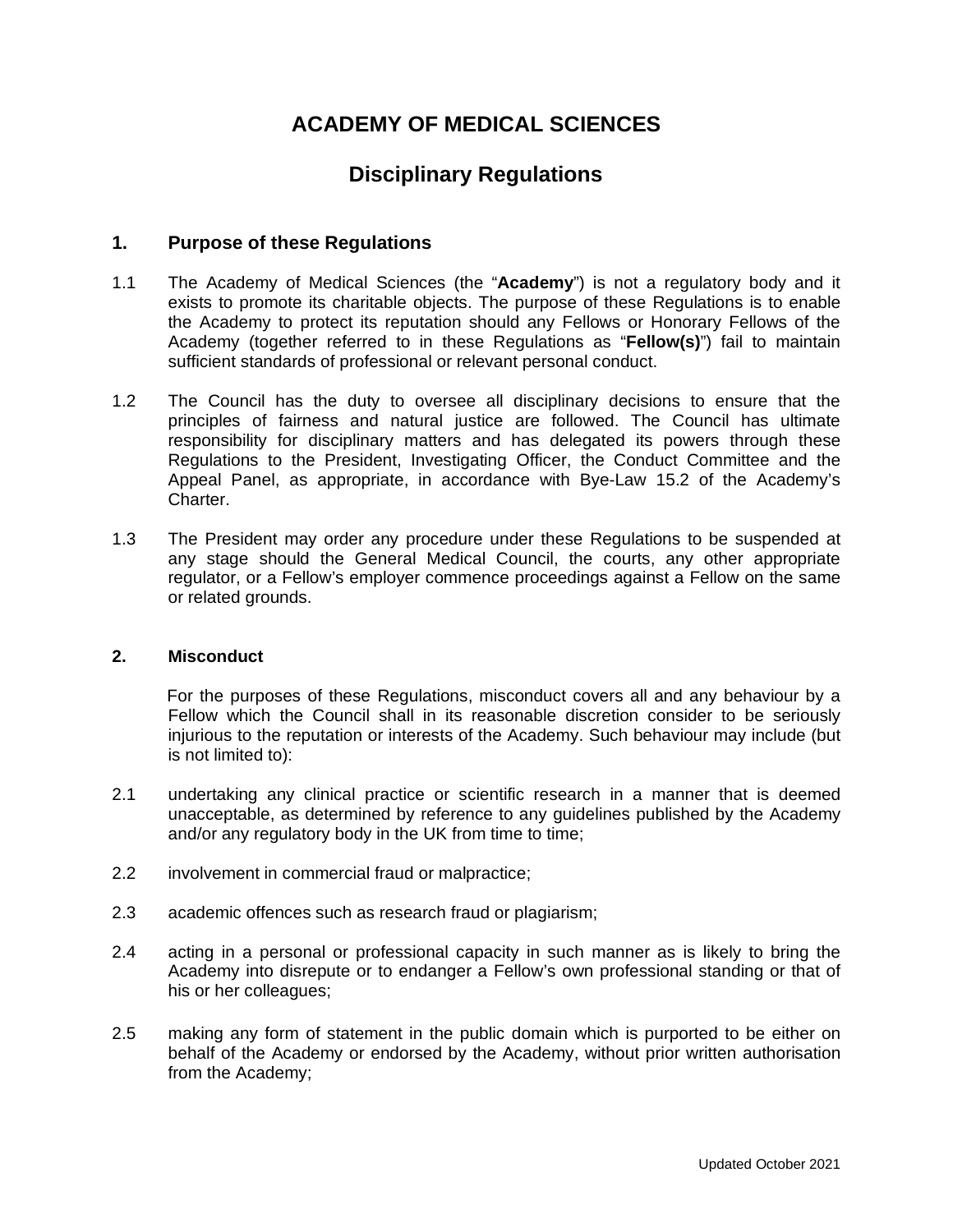- 2.6 damaging or misusing any Academy property or resources;
- 2.7 abusing any privilege enjoyed by virtue of holding any Academy office, whether elected or unelected;
- 2.8 being charged with an indictable offence or convicted of a criminal offence for which a custodial sentence is given (including a suspended sentence); and
- 2.9 behaving towards any employee of the Academy, another Fellow or any visitor to the Academy, in a violent, indecent, threatening, disorderly or offensive manner, or subjecting them to racial, sexual or religious harassment or any other form of harassment or abuse;

and is referred to in these Regulations as "**Misconduct**".

### **3. Stage 1 - Initial Investigation**

- 3.1 The Executive Director shall be notified of:
	- (a) any allegations of Misconduct made against Fellows received by the Academy, whether from the general public, elected officers of the Academy, other Fellows or employees of the Academy; or
	- (b) any matter of which the Academy becomes aware from publicly available sources which may require investigation under these Regulations.
- 3.2 The Executive Director shall inform the President that an investigation into alleged Misconduct is required and the President shall appoint an appropriate member of the Council to oversee the investigation into the allegation or report of Misconduct (the "**Investigating Officer**"). The Investigating Officer may seek assistance to carry out the investigation from the Executive Director, any administrative staff of the Academy and/or the Academy's legal advisers, as appropriate.
- 3.3 If, following initial investigation, the Investigating Officer finds that there is no prima facie case to answer, or that the allegation of Misconduct is frivolous or vexatious and therefore not in the interests of the Academy to pursue, the Investigating Officer shall consult with the President and, if the President agrees, take no further action beyond noting in the Academy's records that the allegation or report was unfounded, frivolous or vexatious. The President shall also decide whether the investigation and the decision to take no further action shall be reported to the Council.
- 3.4 If the Investigating Officer finds that there is sufficient evidence of possible Misconduct to warrant further investigation, the Investigating Officer shall recommend to Council that the allegation should be referred to:
	- (a) the Conduct Committee;
	- (b) an appropriate regulator; and/or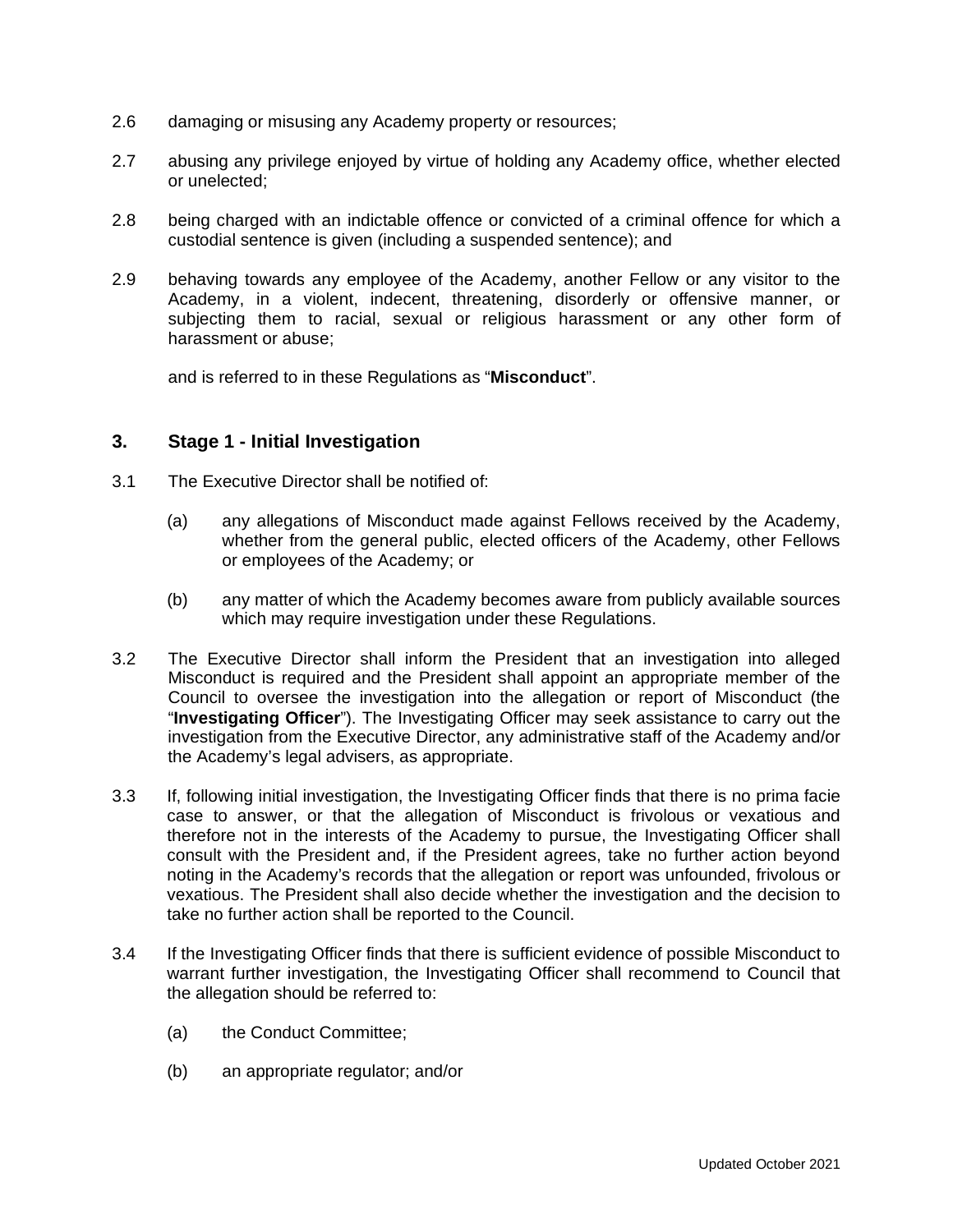- (c) the employer of the Fellow about whom the allegation has been made.
- 3.5 The Investigating Officer has unfettered discretion to inform the source of the allegation, in general terms, of the outcome of the initial investigation and whether the matter has been referred to the Conduct Committee.

### **4. Stage 2 – Hearing by the Conduct Committee**

- 4.1 The "**Conduct Committee**" shall be a standing committee of the Academy, comprising 3 members of the Council who are not also Honorary Officers, selected by the Council from time to time.
- 4.2 The Conduct Committee may, from time to time, co-opt up to two Fellows who have expertise relevant to any specific allegation of Misconduct being investigated by the Conduct Committee, to sit on the Conduct Committee as full members for the duration of that investigation.
- 4.3 If any member of the Conduct Committee has any conflict of interest or loyalty (including any personal friendship, relationship or animosity) with either the source of the allegation or report or the Fellow who is being investigated, they shall declare their interest to the President and shall not sit on the Conduct Committee in relation to that allegation of Misconduct. In such a situation the Council shall elect a substitute member of Council (who is not an Honorary Officer) to sit on the Conduct Committee.
- 4.4 If the General Medical Council, the courts, any other appropriate regulator, or the Fellow's employer has already investigated the allegations of Misconduct brought against the Fellow and has passed judgment, the Conduct Committee shall rely on the findings of that body and not re-consider the substantive issues in the allegation or hold a hearing attended by the Fellow unless, in their absolute discretion, the Conduct Committee considers it is necessary or appropriate in the circumstances.
- 4.5 Prior to any hearing by the Conduct Committee, the Investigating Officer shall inform the Fellow who is being investigated of the allegation of Misconduct made against them and of the timetable for the investigation and proposed hearing (if any) by the Conduct Committee, including (where appropriate):
	- (a) the date, time and place of the hearing (if any);
	- (b) a detailed summary of the allegation or report, including the details of the case against the Fellow;
	- (c) copies of evidence that will be presented and/or the names of any witnesses who will be called to give evidence at the hearing (if any); and
	- (d) the dates by which the Fellow must file documentary material and/or witnesses in his or her defence or mitigation.
- 4.6 No evidence may be relied on or referred to at a hearing or witnesses called by the Fellow or by the Academy if copies of that evidence and/or names of those witnesses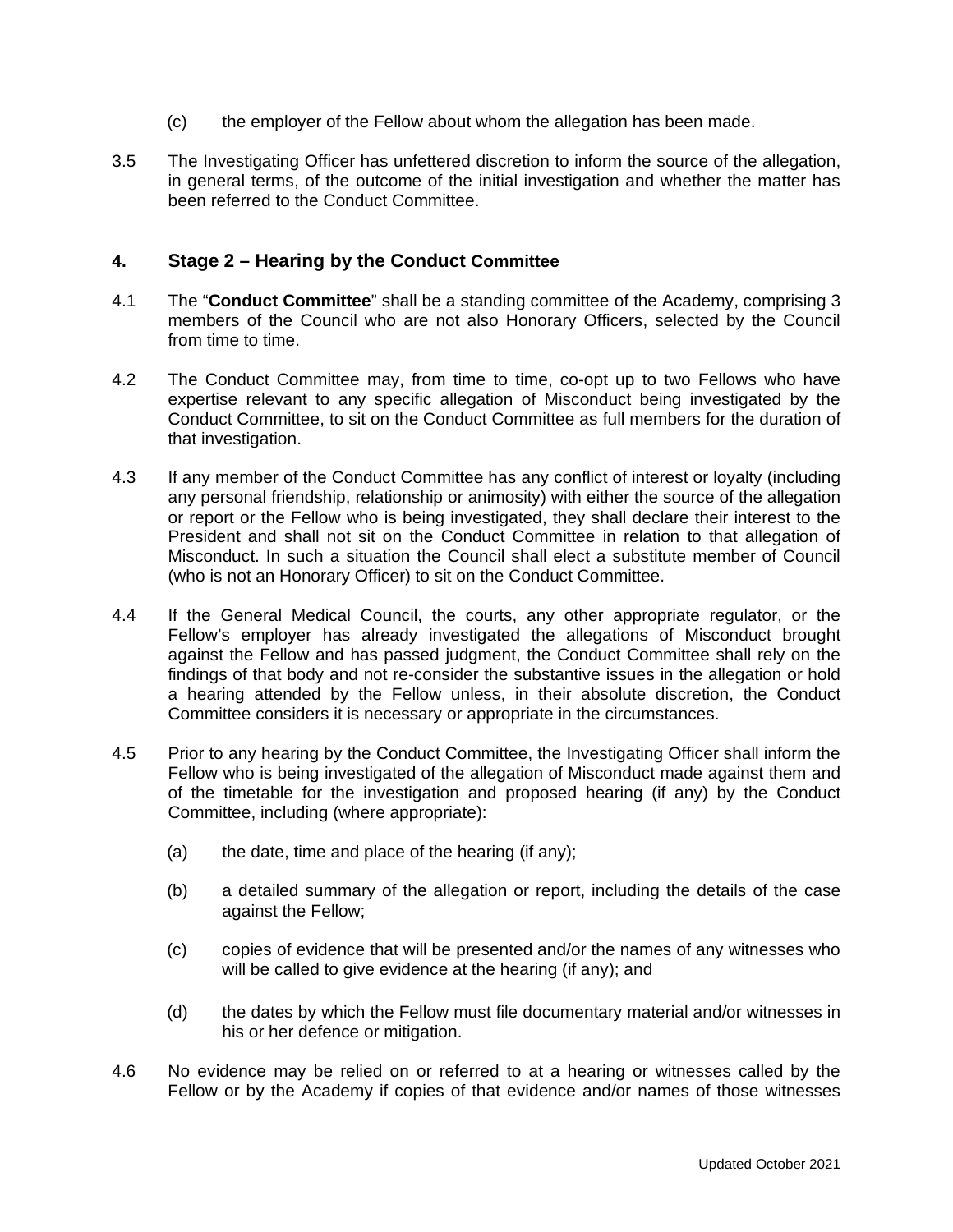have not been provided to the Fellow or the Investigating Officer (as the case may be) within the timetable set by the Conduct Committee.

- 4.7 A decision by the chair of the Conduct Committee on any point of procedure at any hearing of the Conduct Committee shall be binding. Provided that the proceedings are fair to the Fellow and the principles of natural justice have not been compromised, no objection relating to a technical defect in the procedure of the investigation of the allegation or report or of the convening and process of the hearing shall be upheld.
- 4.8 Subject to Regulation 4.7, the Fellow being investigated has the right to be present during the hearing and may be accompanied by a friend, a legal adviser (at their own expense) or a representative of their union or medical protection body. However, the hearing may be held in the absence of the Fellow if they fail to attend having been given reasonable notice in accordance with Regulation 4.5.
- 4.9 The Conduct Committee shall make decisions by a majority vote but the votes of the individual Fellows on the Conduct Committee shall be confidential. In order to find that a Fellow's behaviour is considered to be Misconduct, the Conduct Committee must conclude that the evidence against the Fellow is true on the balance of probabilities.
- 4.10 The Conduct Committee shall send a report of its decision, together with the reasons for that decision, to the Executive Director for circulation to the Council. If the Conduct Committee concludes that there is sufficient evidence of Misconduct, the Conduct Committee's report shall include a recommendation as to which of the sanctions in Regulation 5.1 it considers most appropriate.
- 4.11 If the Conduct Committee has concluded that there is sufficient evidence of Misconduct, the Council shall, prior to any consideration and discussion of a report received from the Conduct Committee, nominate one Vice-President and two Honorary Officers (who may not also be the President or the Investigating Officer) to hear any appeal which may be brought by that Fellow (the "**Appeal Panel**"). For the avoidance of doubt, the Appeal Panel shall not be present during the Council's deliberations and decision as to whether to impose one or more of the sanctions set out in Regulation 5.1.

### **5. Sanctions**

- 5.1 The Conduct Committee may recommend to the Council that it imposes any one or more of the following sanctions:
	- (a) order the Fellow who was the subject of the allegation or report to pay compensation in respect of Academy property that has been damaged, misused or lost or in respect of any privilege that has been abused;
	- (b) require the Fellow who was the subject of the allegation or report to make a written or oral apology to any other Fellow, person or employee of the Academy as a condition of that Fellow's continuing membership of the Academy;
	- (c) issue a formal written warning to the Fellow who was the subject of the allegation or report and place a copy of it on that Fellow's record;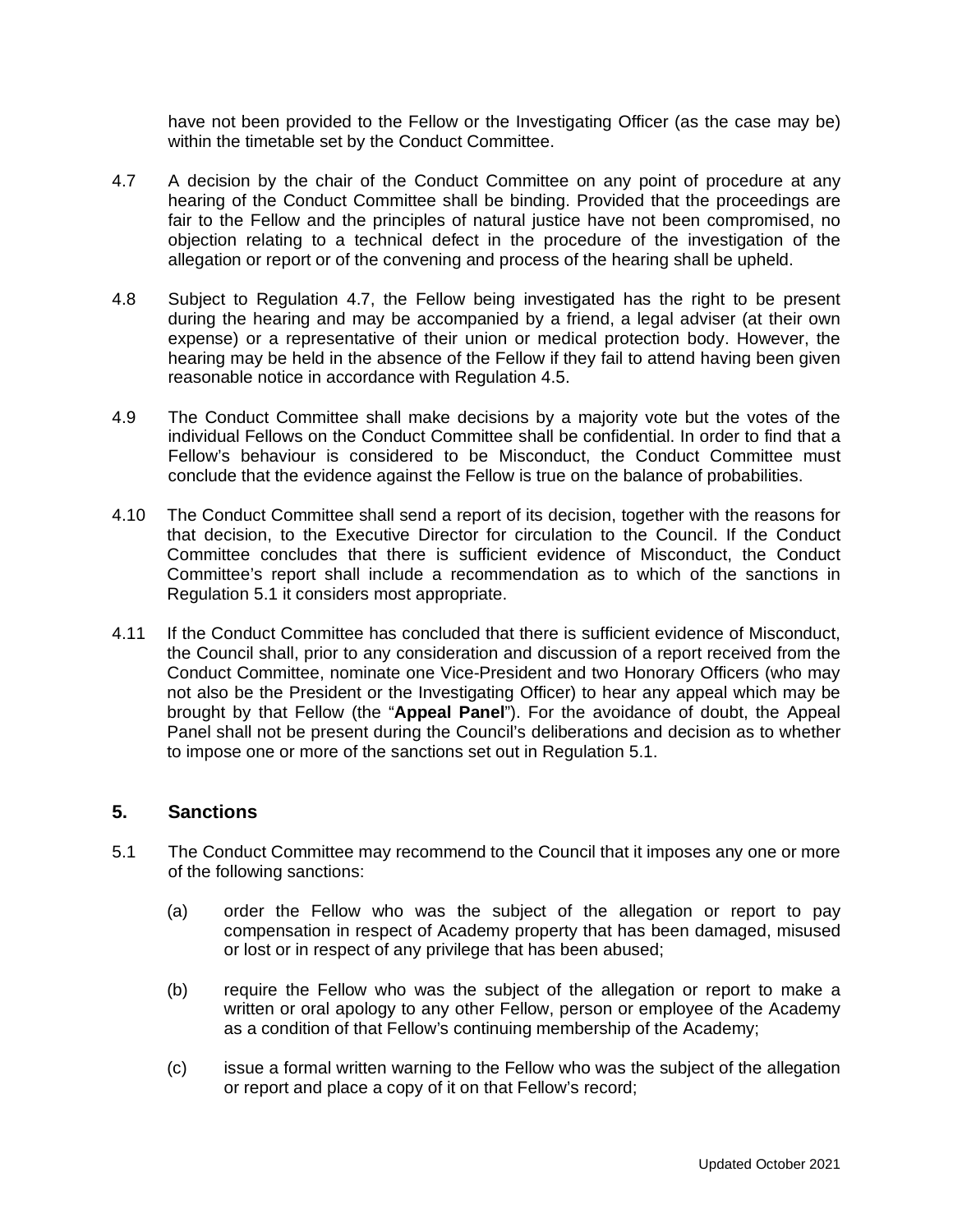- (d) suspend the Fellow from the Academy pending the outcome of an on-going investigation by another regulatory body, the Fellow's employer, or the police/criminal proceedings; and/or
- (e) expel the Fellow from the Academy.
- 5.2 Any formal written warning issued under Regulation 5.1(c) above must include the following information:
	- (a) the nature of the allegation or report against the Fellow;
	- (b) the Conduct Committee's conclusion from its investigation; and
	- (c) what conduct the Fellow needs to address for the future.
- 5.3 Subject to Regulation 4.11, the Council shall consider the report and recommendations of the Conduct Committee and shall:
	- (a) impose any one or more of the sanctions set out in Regulation 5.1; or
	- (b) decide that no sanction shall be imposed.
- 5.4 The Council shall make decisions by a majority vote but the votes of individual members of the Council shall be confidential.
- 5.5 An expelled Fellow shall lose all rights of Fellowship. The Fellowship fee of a Fellow who has been expelled from the Academy shall not be returned or refunded to the expelled Fellow.
- 5.6 The Council shall have discretion to reduce the Fellowship fee payable by a suspended Fellow during the period of their suspension. A suspended Fellow shall lose all rights of Fellowship other than receiving Academy publications.
- 5.7 The Council shall have the discretion to refuse any expelled or suspended Fellow access to any Academy premises and/or to any Academy event which is open to non-Fellows.
- 5.8 The Investigating Officer shall send a copy of the decision made by the Council, together with:
	- (a) the reasons for the decision;
	- (b) any sanction imposed; and
	- (c) how the Fellow can appeal the decision;

to the Fellow within seven days of the Council's decision. The Investigating Officer may also send a copy of the decision, any sanction imposed and the reasons for it to the Fellow's employer and the source of the allegation, where appropriate.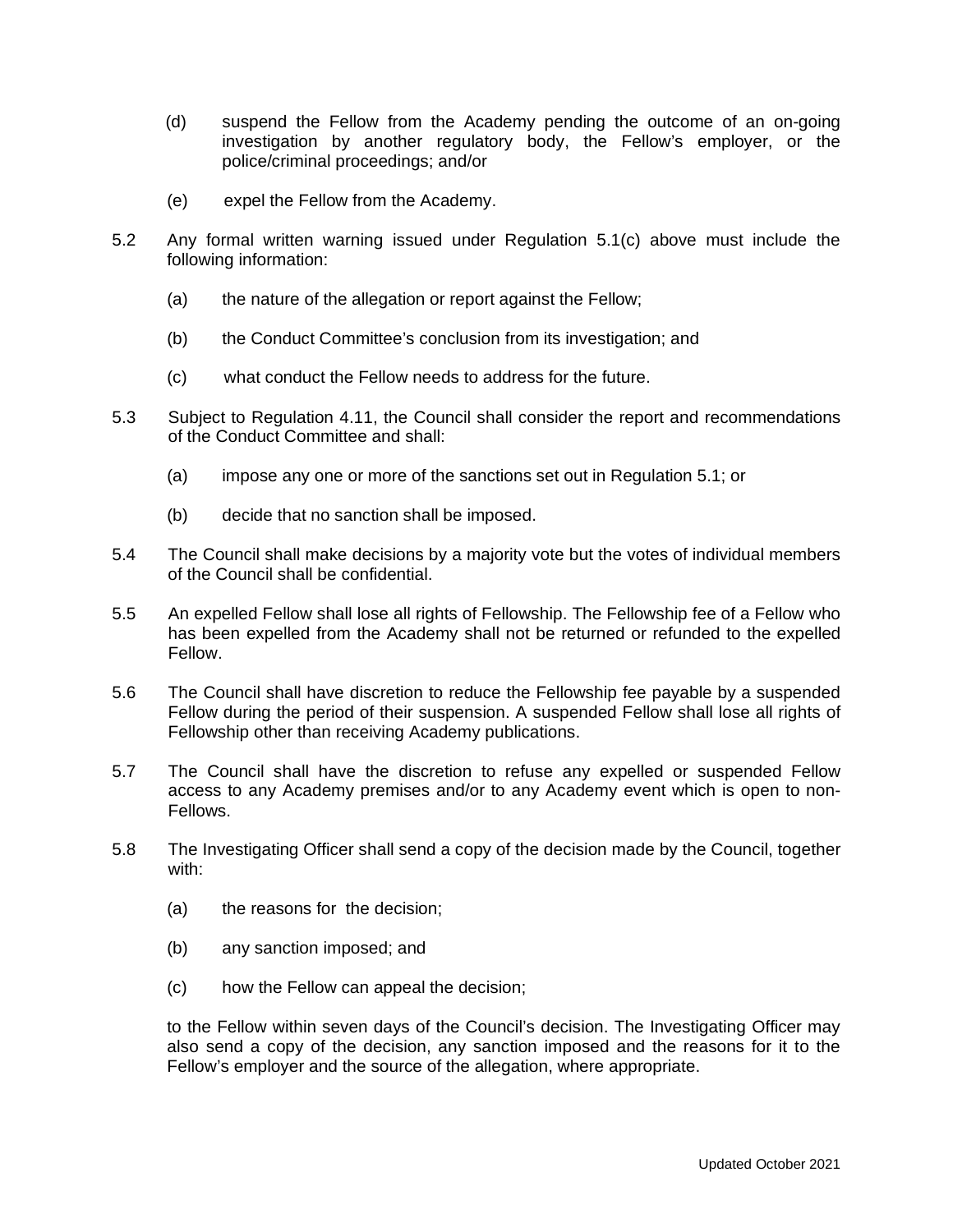### **6. Stage 3 – Appeals**

- 6.1 A Fellow wishing to appeal against a sanction imposed by the Council must submit a written appeal request to the President supported by a statement and any relevant documentation or evidence setting out the reasons for the appeal, within 30 days of receiving the letter from the Investigating Officer informing the Fellow of the decision of the Council.
- 6.2 Upon receipt of an appeal request the President must decide either to dismiss the appeal or to allow the appeal to be heard. The President shall allow an appeal to be brought if either:
	- (a) the Fellow has fresh evidence that could not have been, or for good reason was not, made available at the time of the hearing;
	- (b) the Fellow provides evidence of significant procedural error on the part of the Investigating Officer or the Conduct Committee before or during the hearing; and/or
	- (c) the Fellow provides evidence of significant procedural error on the part of the Council following the hearing;

PROVIDED that the President has the discretion to take into account any other relevant grounds when deciding whether or not to allow the appeal to be heard.

- 6.3 If the President decides to allow the appeal to be heard, the Appeal Panel shall be convened. The Appeal Panel shall make decisions by a majority vote but the votes of individual members of the Appeal Panel shall be confidential.
- 6.4 The Investigating Officer shall write to the Fellow and inform them of the outcome of their request for an appeal and, if the appeal is to be heard, the date on which the hearing of the Appeal Panel will be held.
- 6.5 No evidence may be relied on or referred to at the hearing of the Appeal Panel, or witnesses called by either the Academy or the appellant Fellow, if copies of that evidence and names of those witnesses have not been provided to the other party at least seven days before the hearing. The procedures and process set out in Regulations 4.7 and 4.8 shall also apply to any hearing by the Appeal Panel.
- 6.6 The Appeal Panel shall have the delegated authority of the Council to:
	- (a) dismiss the appeal; or
	- (b) allow the appeal and remove any one or more of the sanctions imposed; or
	- (c) remove any one or more of the sanctions imposed and/or impose a different sanction or sanctions from among those listed in Regulation 5.1.
- 6.7 The Appeal Panel shall send its decision, together with the reasons for that decision, to the Executive Director for circulation to the Council. The Investigating Officer shall send a copy of the Appeal Panel's decision, together with reasons, to the appellant Fellow